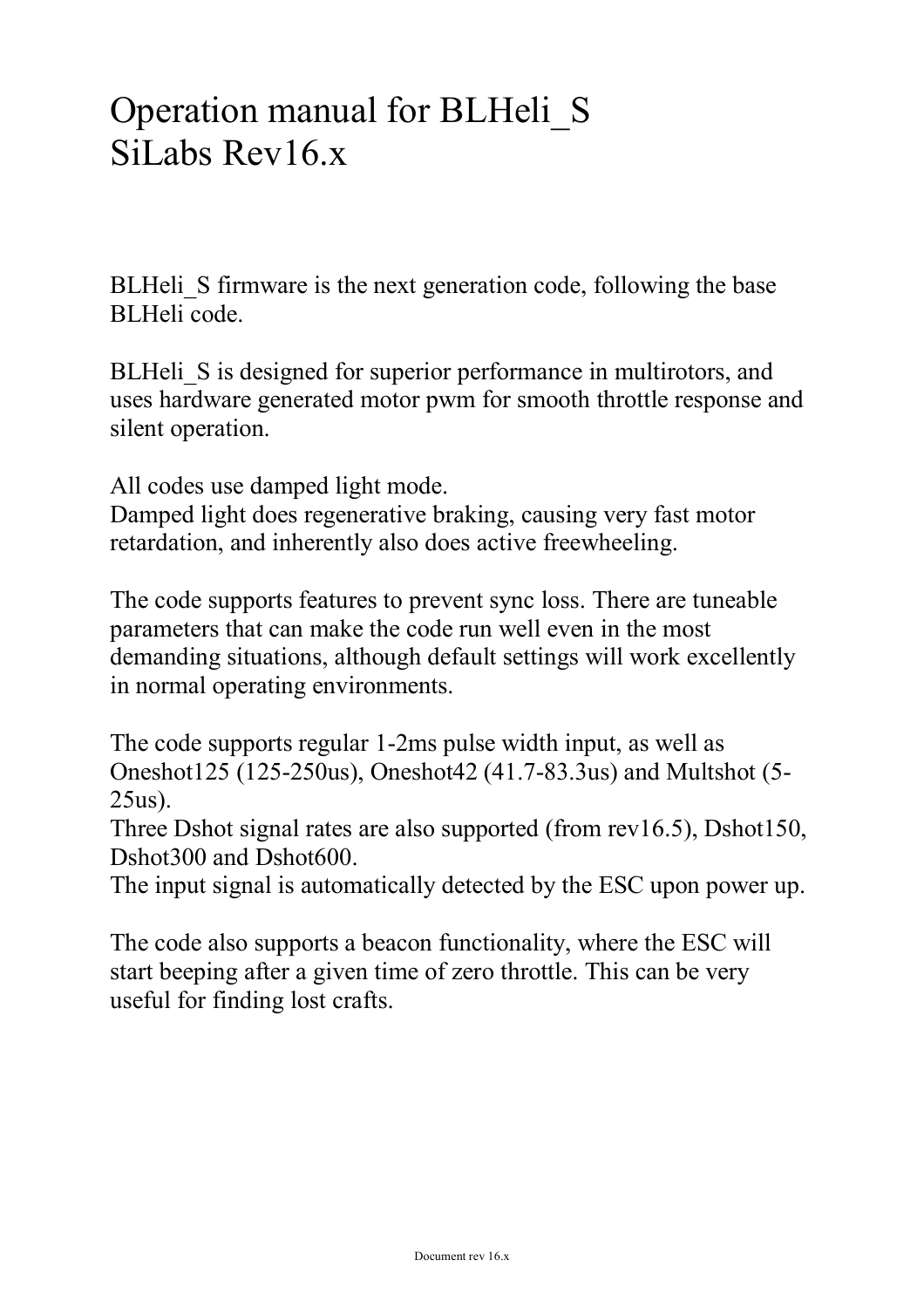# Code naming convention:

The BLHeli S codes are named with a letter, another letter and two numbers, in addition to the revision. For example "A\_L\_10\_REV16\_0.HEX".

The first letter denotes the pinout of the MCU.

The second letter is either L or H. L is for 24MHz MCUs, and H is for 48MHz MCUs.

The two numbers denote the FET switching deadtime. The unit is 20.4ns.

Some FET drivers have adaptive FET deadtime control, and for these 00 is used to denote FET switching deadtime.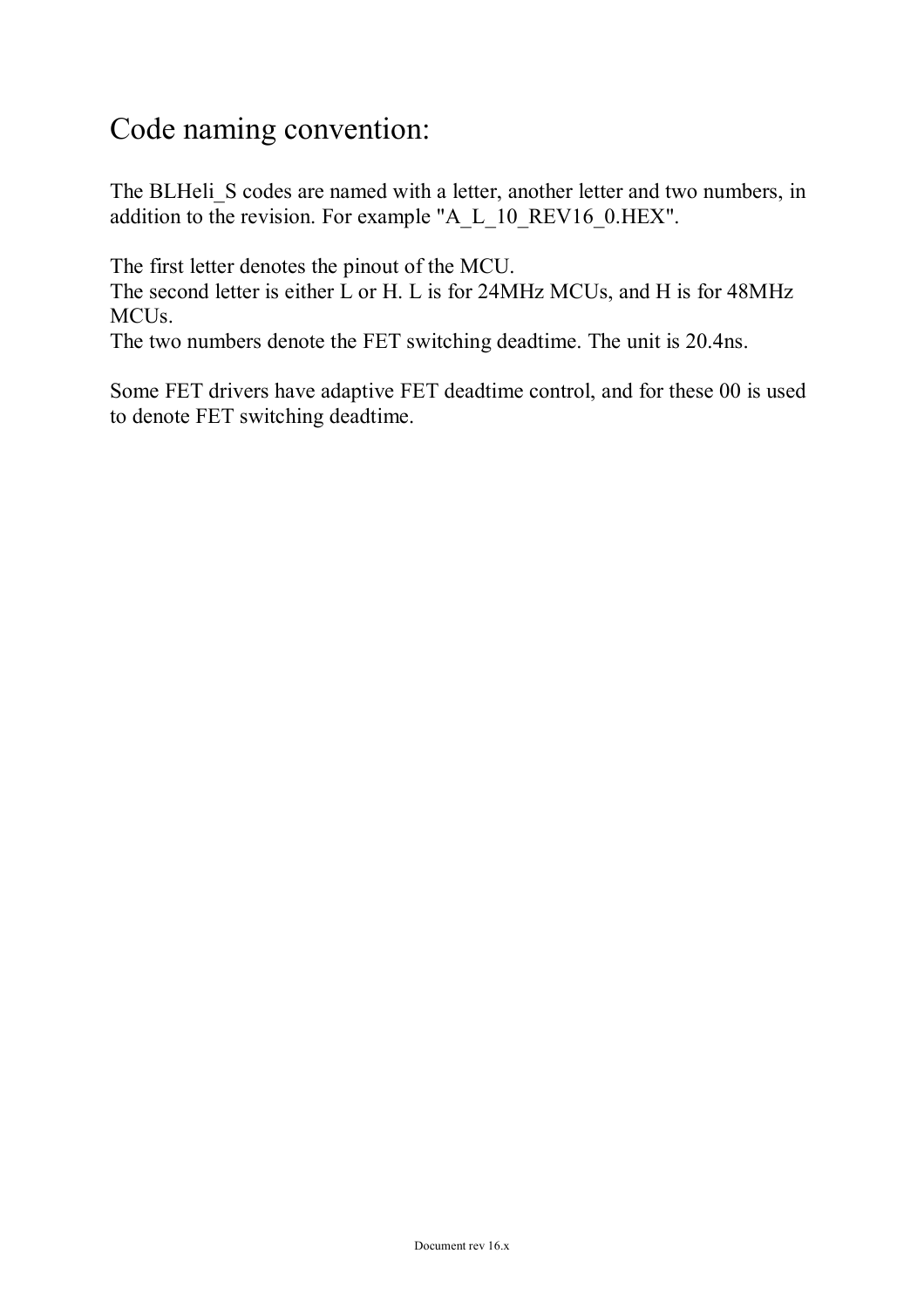### Programming parameters:

#### **Startup power:**

Startup power can be set to relative values from 0.031 to 1.5. This is the maximum power that is allowed during startup. Actual applied power depends on throttle input, and can be lower, but the minimum level is a quarter of the maximum level.

Startup power also affects bidirectional operation, as the parameter is used to limit the power applied during direction reversal.

For low rpms, the maximum power to the motor is limited, in order to facilitate detection of low BEMF voltages. The maximum power allowed can be set via the startup power parameter. A lower startup power parameter will give lower maximum power for low rpms (this is implemented from rev16.1).

#### **Commutation timing:**

Commutation timing can be set to low/mediumlow/medium/mediumhigh/high, that correspond to  $0^0/7.5^0/15^0/22.5^0/30^0$  timing advance.

Typically a medium setting will work fine, but if the motor stutters it can be beneficial to change timing. Some motors with high inductance can have a very long commutation demagnetization time. This can result in motor stop or stutter upon quick throttle increase, particularly when running at a low rpm. Setting timing to high will allow more time for demagnetization, and often helps.

#### **Demag compensation:**

Demag compensation is a feature to protect from motor stalls caused by long winding demagnetization time after commutation. The typical symptom is motor stop or stutter upon quick throttle increase, particularly when running at a low rpm. As mentioned above, setting high commutation timing normally helps, but at the cost of efficiency.

Demag compensation is an alternative way of combating the issue. First of all, it detects when a demag situation occurs.

- In this situation, there is no info on motor timing, and commutation proceeds blindly with a predicted timing.
- In addition to this, motor power is cut off some time before the next commutation.

A metric is calculated that indicates how severe the demag situation is. The more severe the situation, the more power is cut off.

When demag compensation is set to off, power is never cut.

When setting it to low or high, power is cut. For a high setting, power is cut more aggressively.

Generally, a higher value of the compensation parameter gives better protection. If demag compensation is set too high, maximum power can be somewhat reduced.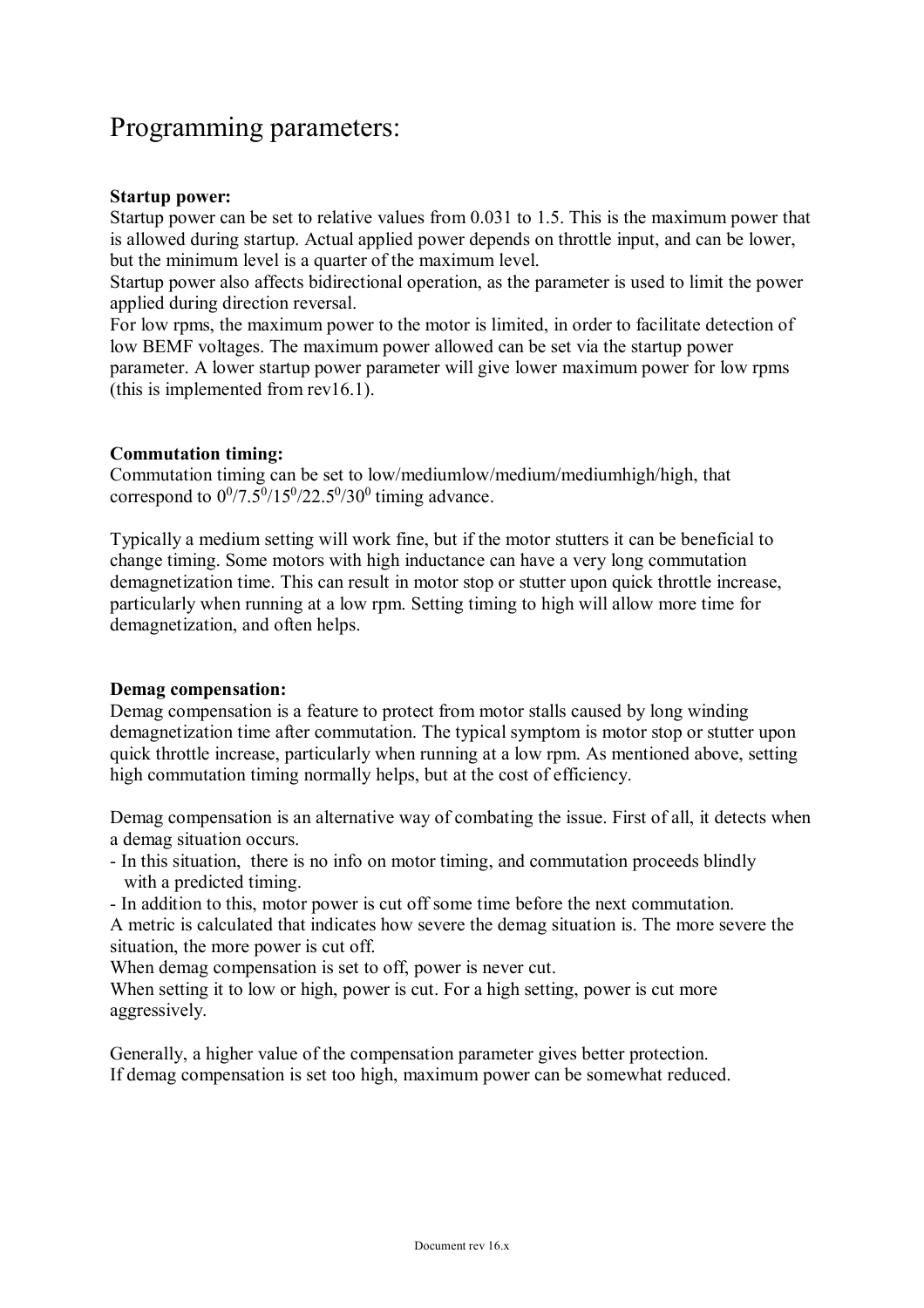#### **Direction:**

Rotation direction can be set to fwd/rev/bidirectional fwd/bidirectional rev. In bidirectional mode, center throttle is zero and above is fwd rotation and below is reverse rotation. When bidirectional operation is selected, programming by TX is disabled.

#### **Beep strength:**

Sets the strength of beeps under normal operation.

#### **Beacon strength:**

Sets the strength of beeps when beeping beacon beeps. The ESC will start beeping beacon beeps if the throttle signal has been zero for a given time. Note that setting a high beacon strength can cause hot motors or ESCs!

#### **Beacon delay:**

Beacon delay sets the delay before beacon beeping starts.

#### **Programming by TX:**

If disabled, throttle calibration is disabled.

#### **Min throttle, max throttle and center throttle:**

These settings set the throttle range of the ESC. Center throttle is only used for bidirectional operation. The values given for these settings are for a normal 1000us to 2000us input signal, and for the other input signals, the values must be scaled.

#### **Thermal protection:**

Thermal protection can be enabled or disabled. And the temperature threshold can be programmed between  $80^0C$  and  $140^0C$  (programmable threshold implemented from rev16.3). The programmable threshold is primarily meant as a support for hardware manufacturers to use, as different hardwares can have different tolerances on the max temperatures of the various components used.

#### **Low RPM power protect:**

Power limiting for low RPMs can be enabled or disabled. Disabling it can be necessary in order to achieve full power on some low kV motors running on a low supply voltage. However, disabling it increases the risk of sync loss, with the possibility of toasting motor or ESC.

#### **Brake on stop:**

Brake on stop can be enabled or disabled. When enabled, brake will be applied when throttle is zero. For nonzero throttle, this setting has no effect.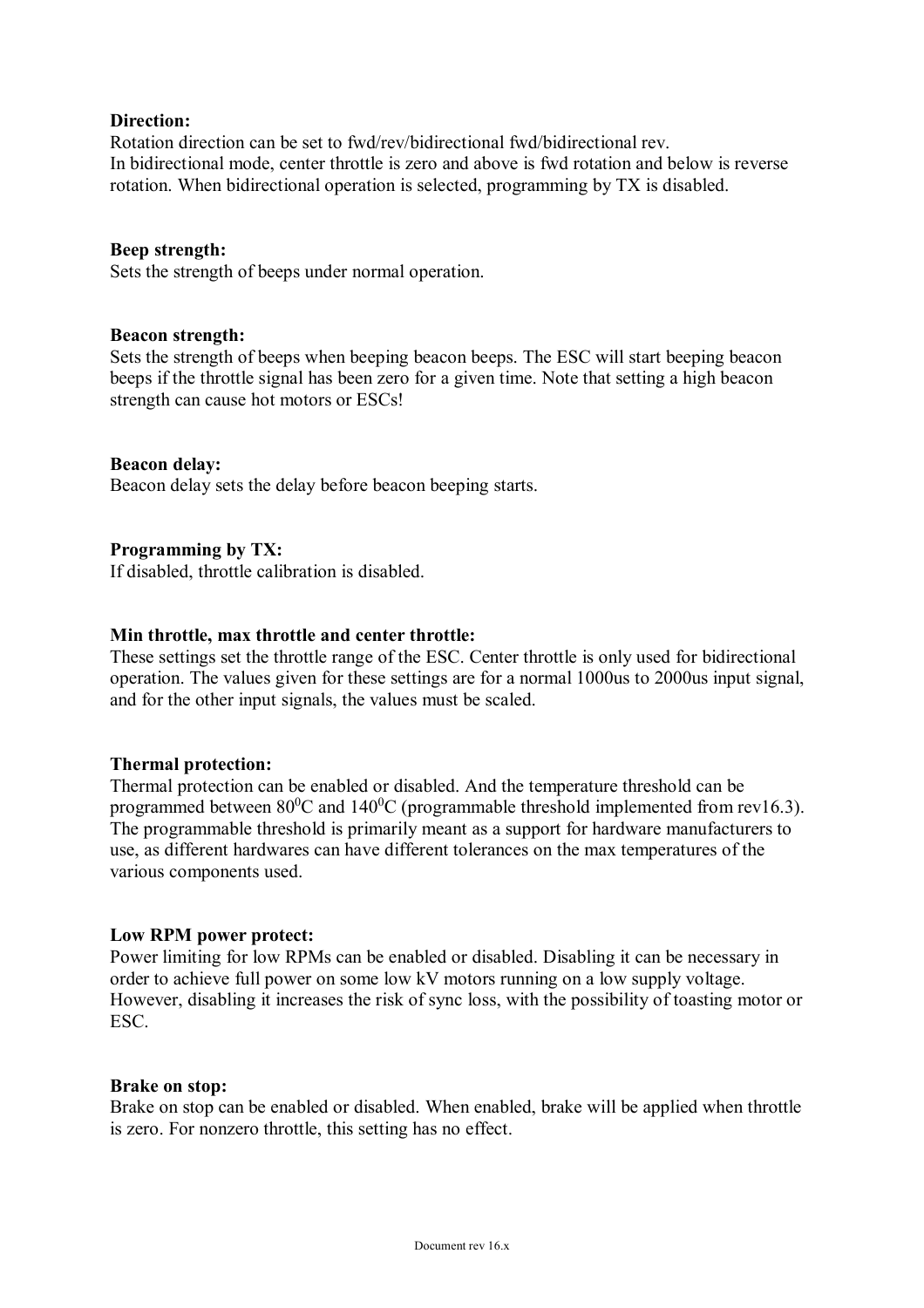#### **LED control:**

LEDs can be controlled on ESCs that support it. Up to 4 LEDs can be turned on or off.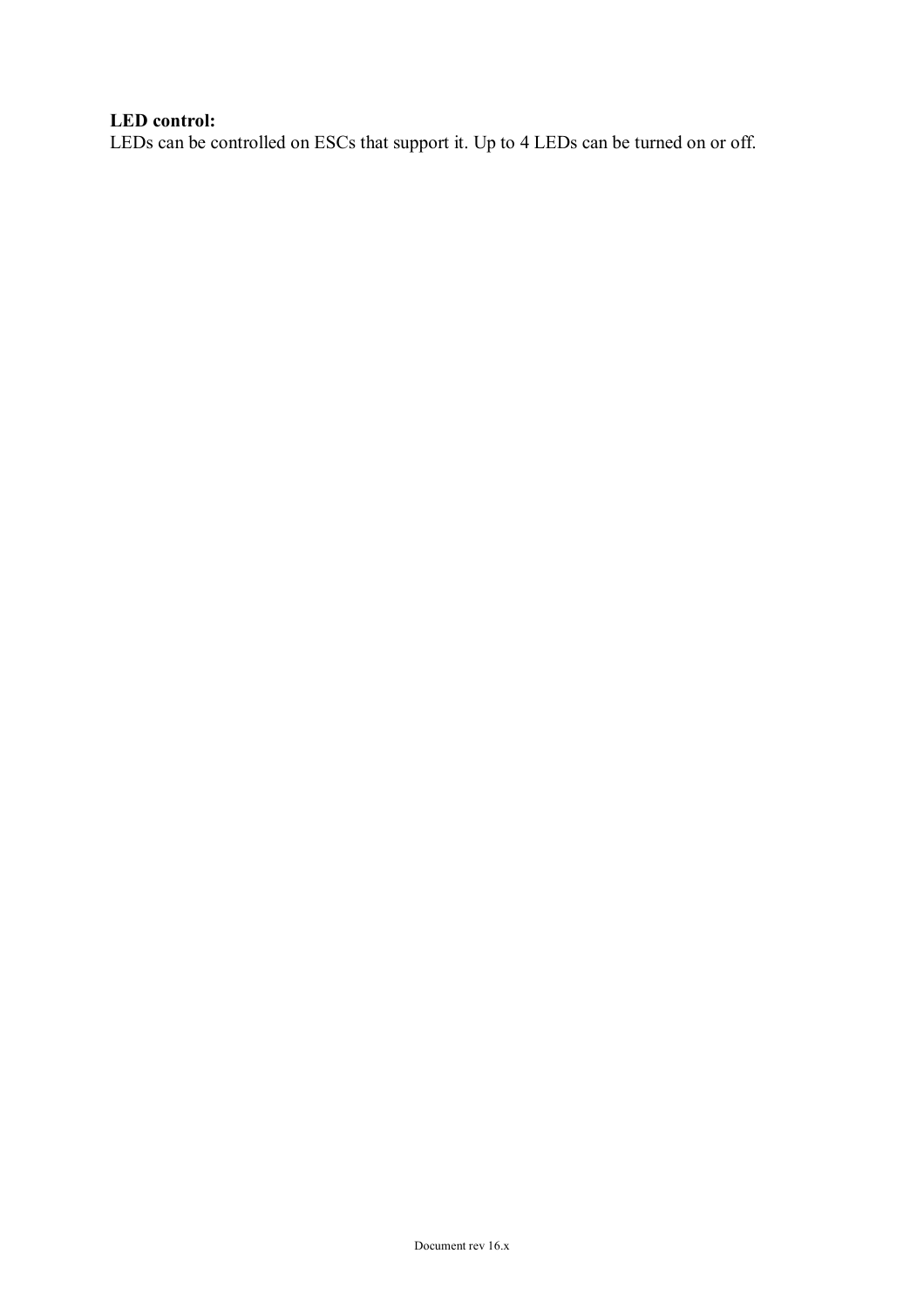### Arming sequence:

The figure below shows an example of throttle value versus time.



At power on, the ESC beeps 3 beeps.

When throttle signal is detected, it beeps one low tone beep. This signals the start of the arming sequence.

Then, when or if throttle is zero, it beeps one high tone beep. This signals the end of the arming sequence.

Also, if 100% throttle is detected during the arming sequence, the ESC starts throttle calibration.

If the esc is armed and sees zero throttle for a given time, it beeps beacon beeps, which are about a beep per three seconds.

### Input signal:

Available throttle calibration range is from 1000us to 2000us, and the difference between minimum and maximum throttle must be more than 140us (70us in bidirectional mode). If a calibration is done where the difference is less than 140us (70us), the maximum will be shifted so that the difference is 140us (70us).

Oneshot125 mode works just the same as regular 1-2ms mode, the only difference is that all timing is divided by 8. And the same for Oneshot42, where all timing is further divided by 3. Multishot also works similarly, except the input signal range is 5-25us.

The input signal is always sampled with the MCU clock, at 24MHz or 48MHz.

For MCUs running at 24MHz, input signal pulse rates above 8kHz are not recommended. For MCUs running at 48MHz, input signal pulse rates up to 32kHz are supported. But please remember that signal rates faster than the gyro or PID loop of the FC does not make sense, it only results in unnecessary loading of the MCU.

Dshot150 theoretically supports up to 8kHz input rates, Dshot300 supports 16kHz and Dshot600 32kHz. MCUs running at 24MHz do not support Dshot600. Generally it is recommended to run 48MHz MCUs at Dshot300, as the benefit from a higher signalling speed at Dshot600 is outweighed by the increased margins and robustness of Dshot300. Similarly Dshot150 is the recommended max for 24MHz MCUs.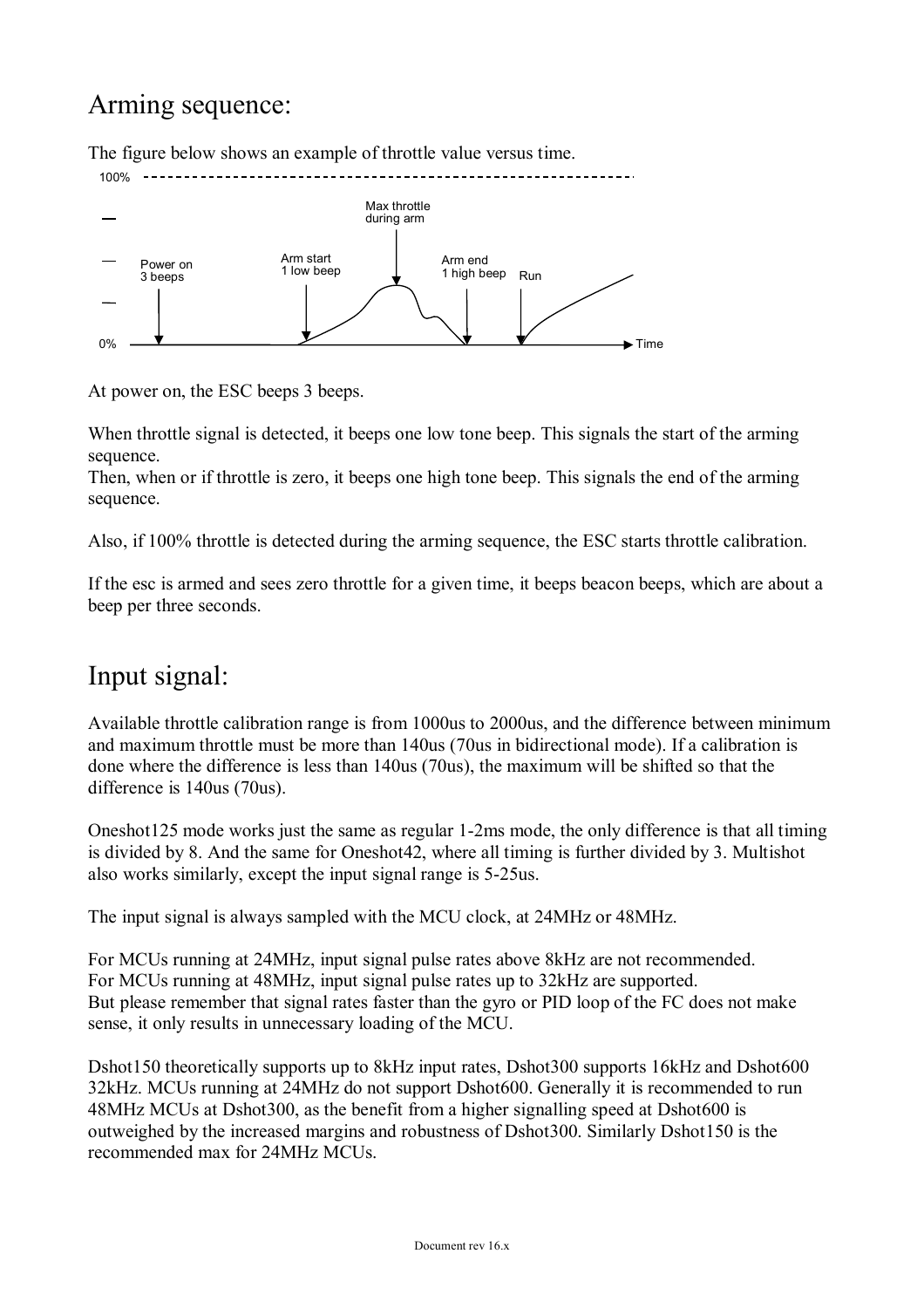When the input signal is Dshot, throttle calibration is disabled, and the throttle calibration values are ignored.

### Thermal protection:

The ESC measures temperature within the MCU and limits motor power if the temperature is too high. Motor power is limited in four steps:

- If the temperature is above threshold, motor power is limited to 75%.

- If the temperature is above threshold plus  $5^0C$ , motor power is limited to 50%.

- If the temperature is above threshold plus  $10^{0}$ C, motor power is limited to 25%.
- If the temperature is above threshold plus  $15^{\circ}$ C, motor power is limited to 0%.

### Stall protection:

If the motor has attempted to start but not succeeded for a few seconds, it will stop attempting and wait for throttle to be zeroed before attempting again.

### Regenerative braking / active freewheeling:

Damped light mode is implemented by doing regenerative braking, and inherently active freewheeling is also implemented.

Then losses due to braking are counteracted by the reduced losses of active freewheeling.

### Motor PWM:

The motor PWM frequency is always 24kHz. The resolution is 2048 steps for MCUs running at 48MHz on ESCs that have automatic deadtime control. On ESCs that have fixed deadtime, the PWM resolution is 1024 steps. For MCUs running at 24MHz, the PWM resolutions are half.

### Maximum speeds:

For ESCs with a 24MHz MCU, maximum speed is limited to 350k eRPM, at which point power to the motor is limited. For ESCs with an MCU running at 48MHz, this number is 500k eRPM. For Dshot input signal, the supported max eRPMs are somewhat reduced.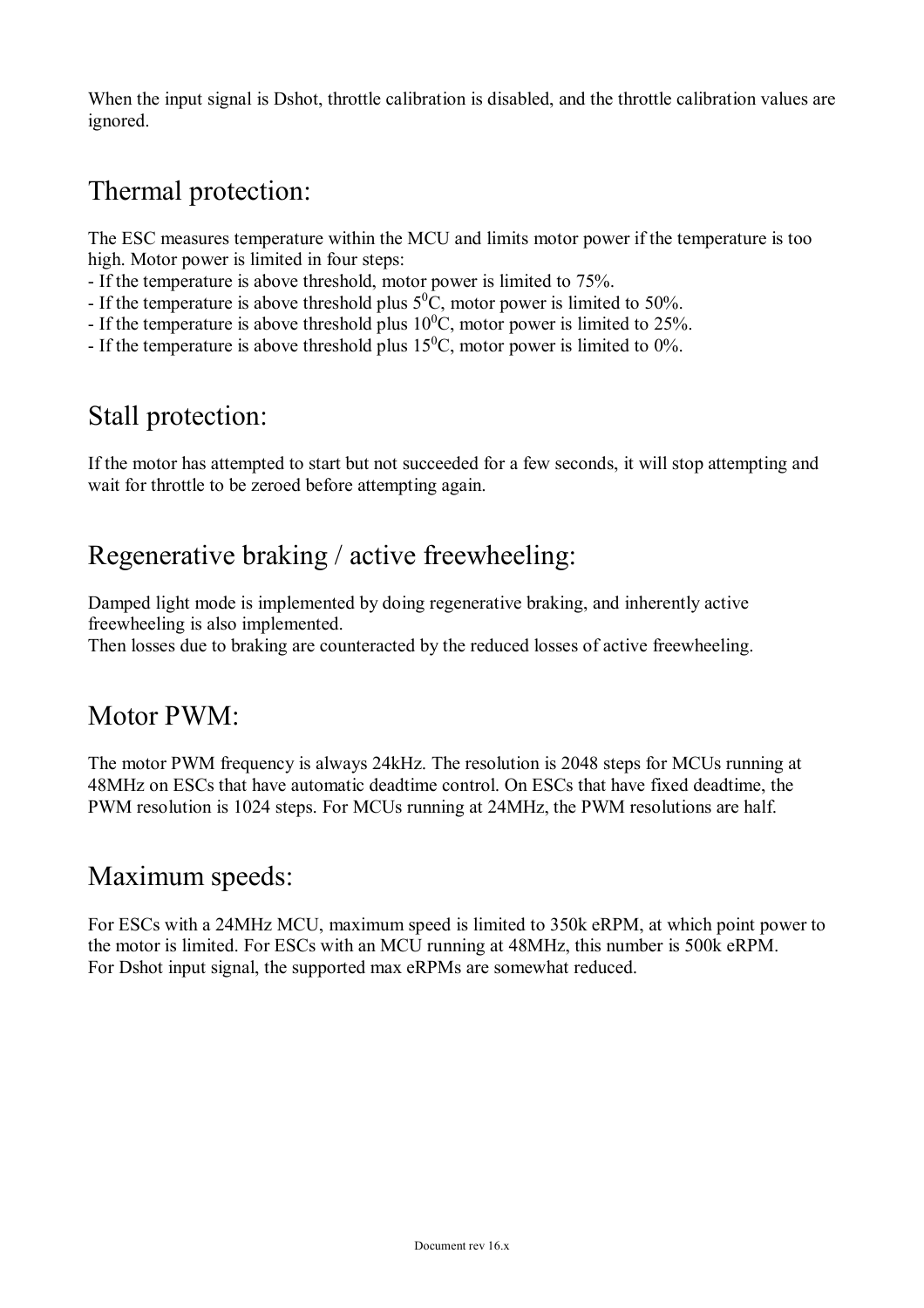## Beeps - Normal operation:

Power up:

 $\frac{1}{1}$  Once m Throttle signal detected (arming sequence start):  $\frac{-}{-}$  Once Zero throttle detected (arming sequence end):  $\frac{-}{-}$ п Once

After this, the motor will run.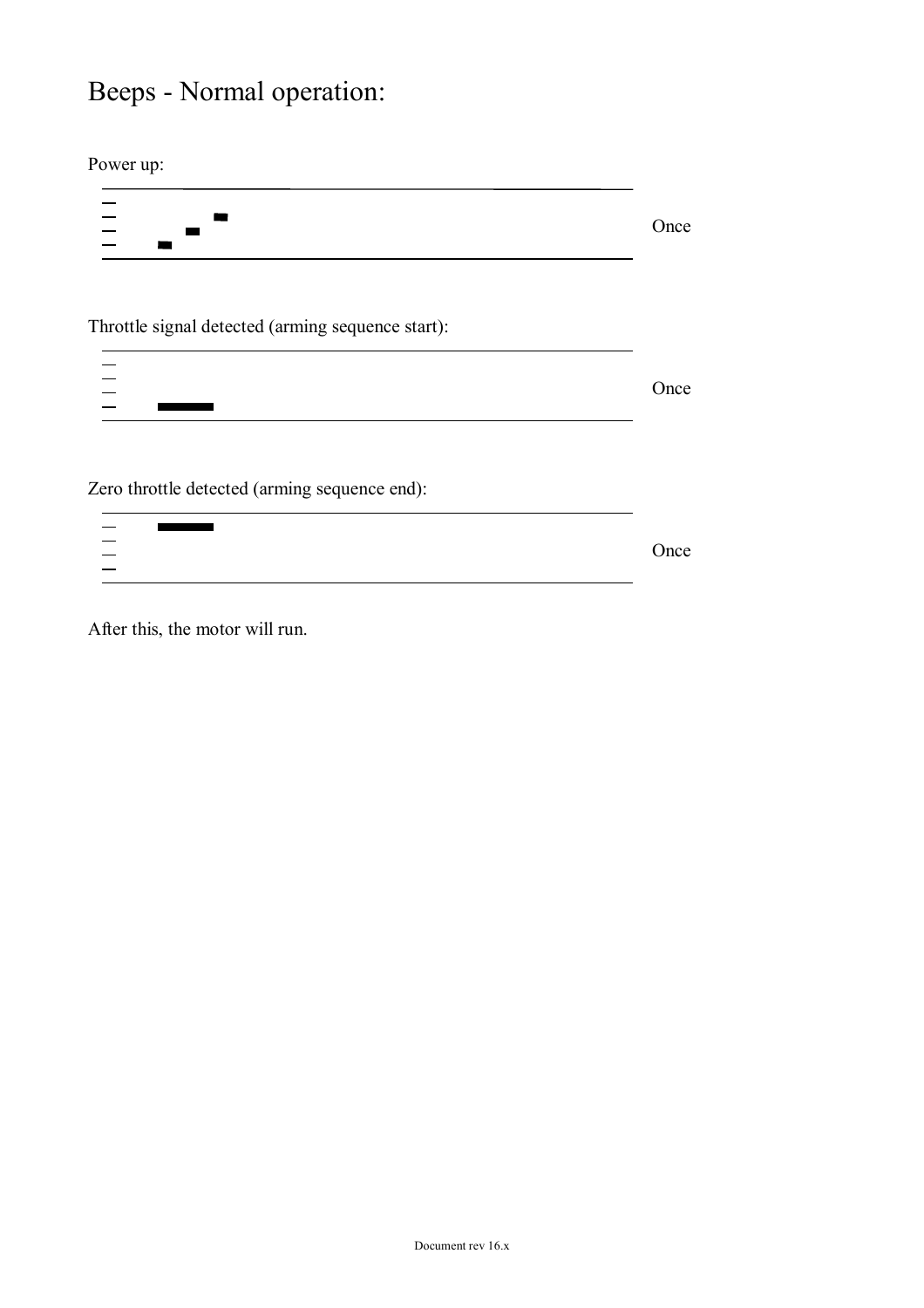### Beeps - Throttle calibration:

Power up:



This beep sequence indicates that min throttle has been stored

At this point throttle calibration values are stored. You may remove power from the ESC, or just continue running your ESC.